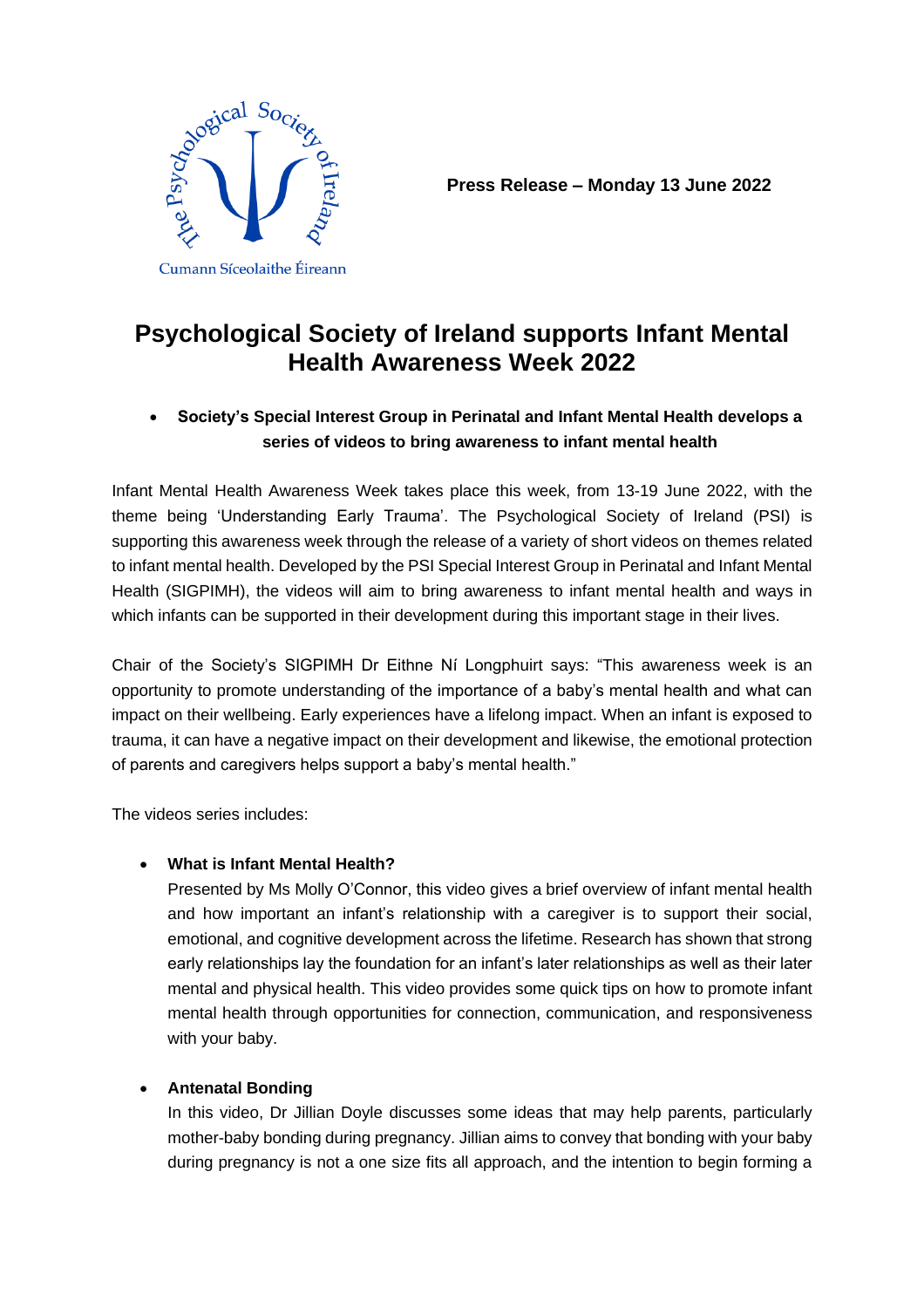relationship is incredibly important. A short mindfulness exercise around bonding is included in this video.

#### • **Your Baby is Speaking to You**

"A baby's behaviour is his language…and you can trust that language" - Dr T. Berry Brazelton. These behaviours help communicate to parents what a baby likes, does not like, wants more of, less of, and is a way for them to interact with the world around them. In this video, Dr Anne-Marie Casey explores how parents learn to understand these cues, behaviours, bodily states, and language, which in turn helps their emotionally protective connection and the developing relationship between parent and infant in the long term.

#### • **Mentalising**

Presented by Dr Eithne Ní Longphuirt, this video highlights the importance of considering an infant's internal experience, i.e., their emotions, bodily experiences, wishes, etc. This focus on internal experiences creates a sense of being seen, of safety, and is a characteristic of secure attachments. Mentalising is particularly important as a buffer against stress and early trauma.

#### • **Video Interaction Guidance**

Presented by Dr Sabrina Coyle, this video showcases Video Interaction Guidance (VIG), an evidence-based intervention to support relationships between mothers and their babies or young infants. This intervention is based on the principles of attunement. Attunement is key to secure and loving relationships and involves the caregiver picking up on baby's cues and responding consistently and contingently. The key message in this video is about the innovative ways in which clinicians can support mothers who are struggling in their early attachment relationship with their infants. This approach is particularly useful with mothers with ASD, mild learning difficulty, or where there may be language differences that complicate talking therapy approaches.

## • **Supporting LGBT+ families**

In this video, Dr Eithne Ní Longphuirt highlights the risks to the LGBT+ community, difficulties for families arising from discrepancies in rights to parentage, and the prevalence of mental health difficulties in the LGBT+ community. It goes on to encourage staff to increase their awareness of LGBT+ families, particularly in the perinatal period.

To complement the short video series, the PSI Special Interest Group in Perinatal and Infant Mental Health has also produced a video highlighting the main aims and activities of the group.

The promotional videos developed to support Infant Mental Health Awareness Week are being made available via the Psychological Society of Ireland YouTube channel throughout the course of the awareness week, as well as being promoted on PSI and SIGPIMH social media platforms.

# **ENDS.**